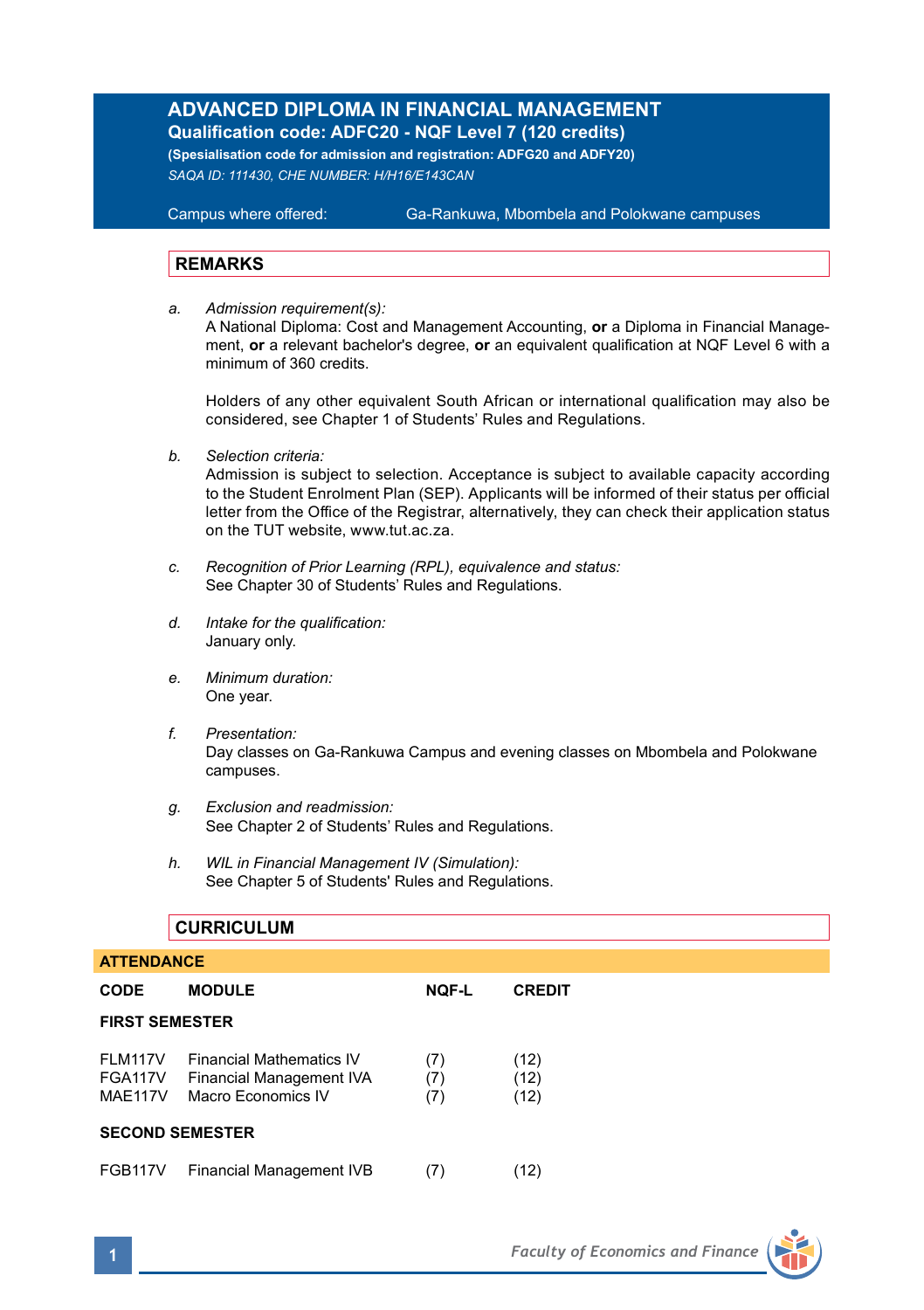| FOP117V | <b>Financial Operations IV</b>     | (7) | (12) |
|---------|------------------------------------|-----|------|
| WFC117V | WIL in Financial Management IV (7) |     | (12) |
|         | (Simulation)                       |     |      |

## **plus all modules from one of the following combinations:**

## **For pathway to becoming a Chartered Global Management Accountant (ADFG20)**

| ENY <sub>107</sub> V | Enterprise Strategy IV (year<br>module)                         | (7) | (24) |
|----------------------|-----------------------------------------------------------------|-----|------|
| PFO <sub>117V</sub>  | Performance Operation IV (first-<br>semester module)            | (7) | (12) |
| <b>PMG117V</b>       | Performance Management IV<br>(second-semester module)           | (7) | (12) |
|                      | or                                                              |     |      |
|                      |                                                                 |     |      |
|                      | For pathway to becoming a Certified Financial Analysts (ADFY20) |     |      |
| <b>IAM107V</b>       | Investment Analysis and<br>Management IV (year module)          | (7) | (24) |

TOTAL CREDITS FOR THE QUALIFICATION: **120**

## **MODULE INFORMATION (OVERVIEW OF SYLLABUS)**

The syllabus content is subject to change to accommodate industry changes. Please note that a more detailed syllabus is available at the Department or in the study guide that is applicable to a particular module. At time of publication, the syllabus content was defined as follows:

## **E**

## **ENTERPRISE STRATEGY IV (ENY107V) 1 X 3-HOUR PAPER**

## *(Module custodian: Department of Management and Entrepreneurship)*

The purpose of this module is to provide students with the competencies, knowledge and skills needed to apply, analyse and critically evaluate the formulation and implementation of the overall strategy of the organisation. Students should be able to: Demonstrate a thorough knowledge of the internal and external environments of an organisation; Demonstrate a thorough knowledge of Porter's Five Forces Model for an industry analyses; Demonstrate a thorough knowledge of generic strategies and the various types of strategies; Demonstrate a thorough knowledge of the process to develop a strategic plan for the organisation; Demonstrate a thorough knowledge of the processes to implement and evaluate a strategy. (Total tuition time: not available)

## **F**

## **FINANCIAL MANAGEMENT IVA (FGA117V) 1 X 3-HOUR PAPER FINANCIAL MANAGEMENT IVB (FGB117V) 1 X 3-HOUR PAPER**

*(Module custodian: Department of Finance and Investment)*

Alternative risk management techniques; Different financing alternatives; Treasury management; and Alternative corporate re-organisation strategies. (Total tuition time: not available)

## **FINANCIAL MATHEMATICS IV (FLM117V) 1 X 3-HOUR PAPER**

*(Module custodian: Department of Finance and Investment)*

This module is about the use of mathematics, which include probability theory, algebra, and time value of money concepts on financial topics. It also provides students with an understanding of the financial system and its participants. (Total tuition time: not available)

**2** *Faculty of Economics and Finance*

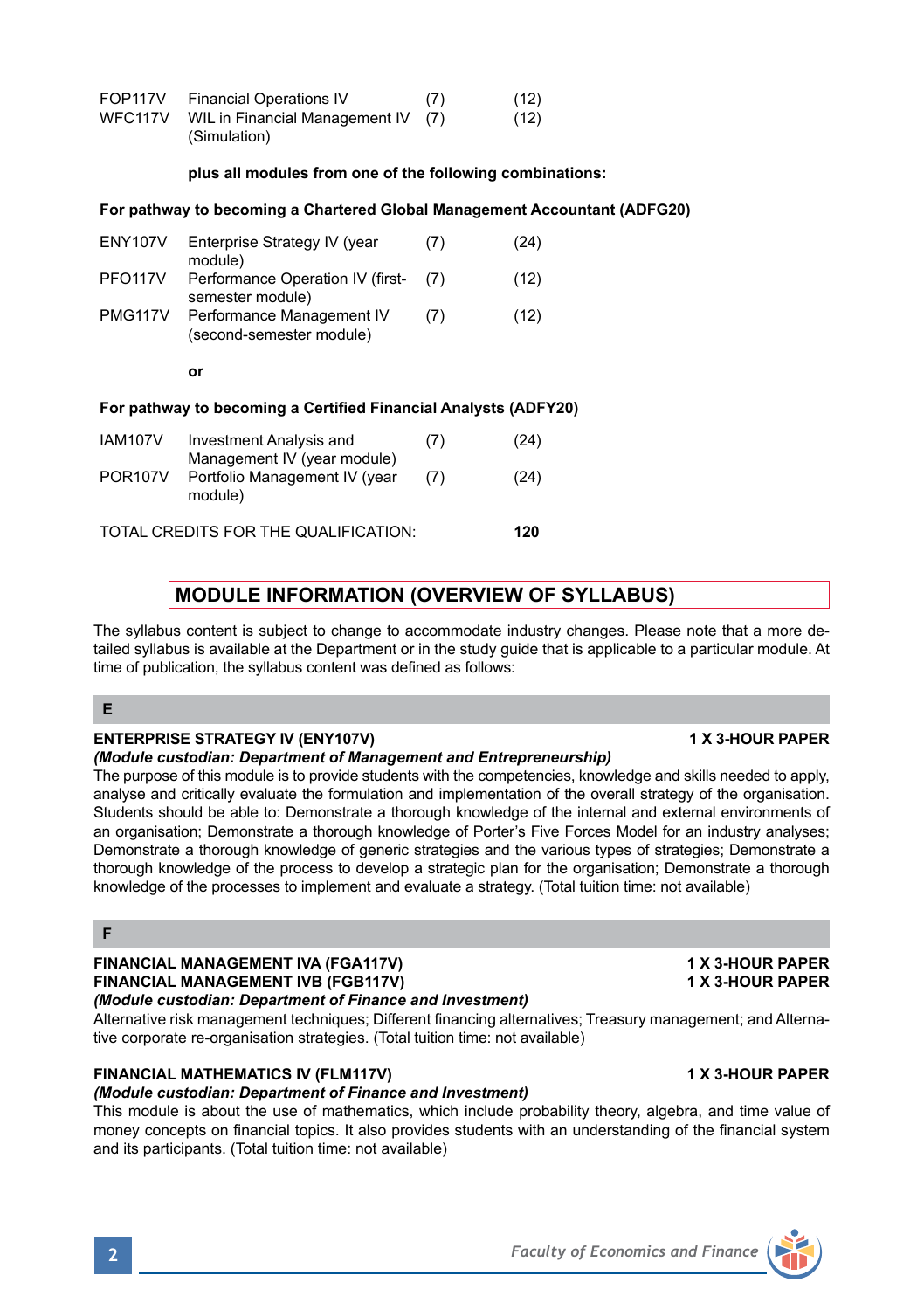## **FINANCIAL OPERATIONS IV (FOP117V) 1 X 3-HOUR PAPER**

#### *(Module custodian: Department of Finance and Investment)*

Students learn to explain the financial reporting regulatory environment. Students learn to compare companies financially, understand cash flow, and grasp basic profitability issues and risk analysis concepts. The role and responsibility of the financial executive or advisor in meeting conflicting needs of stakeholders. Budgeting. Capital Structure. Dividends and Share Repurchases: Analysis. Mergers and Acquisitions. (Total tuition time: not available)

### **I**

### **INVESTMENT ANALYSIS AND MANAGEMENT IV (IAM107V) 1 X 3-HOUR PAPER** *(Module custodian: Department of Finance and Investment)*

The purpose of this module is to equip students with the knowledge of different investments instruments and how to evaluate the value of these investments. Students should be able to: Demonstrate an understanding of various financial instruments; Apply finance theory in investment management; measure and analyse risk of financial investments and address key issues in risk management; Evaluate the performance of investments funds management; Apply Equity Valuation techniques; Outline the discounted dividend valuation; Apply the credit analysis models. (Total tuition time: not available)

**M**

## **MACRO ECONOMICS IV (MAE117V) 1 X 3-HOUR PAPER**

### *(Module custodian: Department of Economics)*

This module aims to provide students with the analytical tools and formal models to explain the behaviour of output, inflation, employment, interest rates and other economic aggregates. These tools are used to understand current economic issues, forecast the behaviour of the economy, and assess the impact of policy choices. (Total tuition time: not available)

**P**

#### **PERFORMANCE OPERATION IV (PFO117V) 1 X 3-HOUR PAPER** *(Module custodian: Department of Finance and Investment)*

This module is focused on expanding knowledge about costs and drivers and how it can inform and enable strategic objectives. (Total tuition time: not available)

### **PERFORMANCE MANAGEMENT IV (PMG117V) 1 X 3-HOUR PAPER**

### *(Module custodian: Department of Finance and Investment)*

Discuss and explain various costing methods, total quality management and the role of environmental costing in various contexts; Discuss, explain and analyse budgets and its use in performance management and management control; Explain and analyse the concept of relevancy for short term decision making, calculate break-even and product mix using linear programming and identify cost information that provides conflicting data; Analyse, discuss and apply risk assessment and decision models to deal with uncertainty in decision making. (Total tuition time: not available)

### **PORTFOLIO MANAGEMENT IV (POR107V) 1 X 3-HOUR PAPER**

## *(Module custodian: Department of Finance and Investment)*

The purpose of this module is to strengthen the student's knowledge in the field of portfolio management; Students will be able to: Demonstrate an understanding of the benefit diversification of holding a portfolio of assets, and the importance of the market portfolio, apply different valuation models to evaluate fixed income securities, stocks, and how to use different derivative securities to manage their investment risks analyse investments and manage portfolios and make appropriate decisions in the area of investment analysis and portfolio management; Discuss Mutual Funds and Other Investment Companies; Discuss Market Efficiency and Debt Securities; Discuss derivative markets; Discuss Portfolio Performance Management. (Total tuition time: not available)